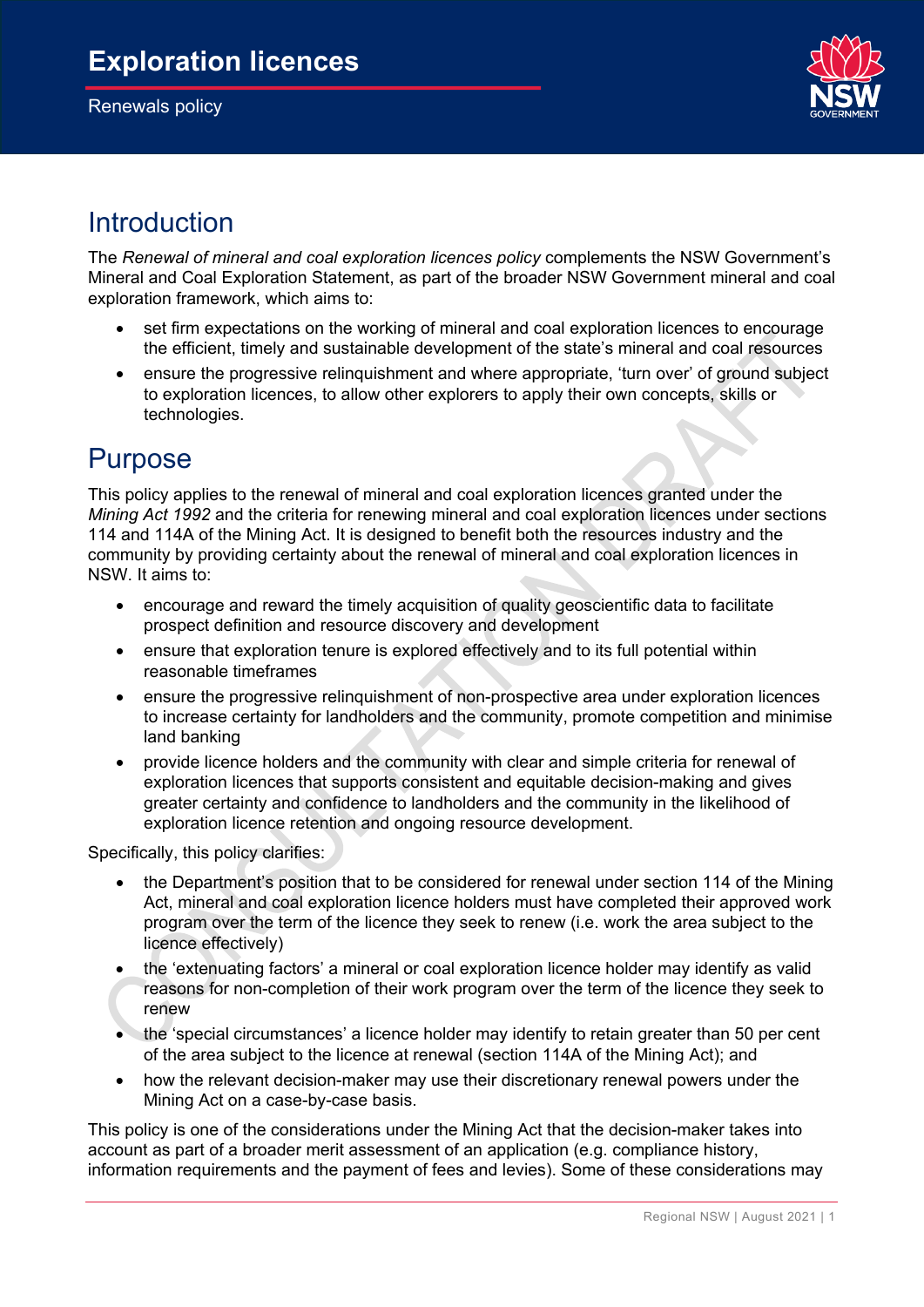

be relied upon as grounds to support a decision to refuse applications for exploration licences generally.<sup>[1](#page-1-0)</sup> This may include renewal applications.

Failure to meet the mandatory renewal criteria set out in this policy may be used as a basis for refusal of a renewal application.

To further the objects of the Mining Act, this policy supports an outcomes-based framework for effective and sustainable mineral and coal exploration. The Department assesses primary geoscientific data contained in the work program, annual reports and the renewal justification statement to determine exploration licence holder performance and the merits of renewing an exploration licence in accordance with the Mining Act.

## Policy principles

The following policy principles underpin this policy:

- 1. Mineral and coal exploration licences are renewed in accordance with the need to:
	- support the efficient, sustainable and timely mineral and coal resource discovery and development
	- balance the importance of certainty of tenure for iterative mineral and coal exploration programs with clear and firm performance expectations, and
	- recognise and uphold the rights and responsibilities conferred on licence holders, and
- 2. Depending on the maturity of the exploration program, mineral and coal exploration licences are renewed where the holder has completed their approved work program over the term of the licence and by doing so, can demonstrate a commitment to geoscientific data acquisition that either:
	- supports the discovery and development of the state's mineral and coal resources, or
	- at the very least, contributes to the state's geoscientific knowledge base.

## Relationship with other legislative requirements, policies and guidelines

This policy forms part of the Department's exploration framework including:

- [Mineral prospecting minimum standards](https://www.regional.nsw.gov.au/__data/assets/pdf_file/0003/1242930/Mineral-prospecting-minimum-standards.pdf)
- [Mineral and coal prospecting work program form](https://www.regional.nsw.gov.au/__data/assets/pdf_file/0006/573477/Mineral-Prospecting-Title-Work-Program-Form.pdf)
- **[Exploration Guideline: Work programs for prospecting titles](https://www.regional.nsw.gov.au/__data/assets/pdf_file/0009/565965/Exploration-guideline-annual-activity-reporting-for-prospecting-titles.pdf)**
- [Exploration reporting: a guide for reporting on exploration and prospecting in NSW.](https://www.regional.nsw.gov.au/__data/assets/pdf_file/0017/535112/Exploration-reporting-a-guide-for-reporting-on-exploration-and-prospecting-in-NSW.pdf)

<span id="page-1-0"></span><sup>1</sup> See for example the express grounds for refusal in clause 6 of Schedule 1B of the Mining Act.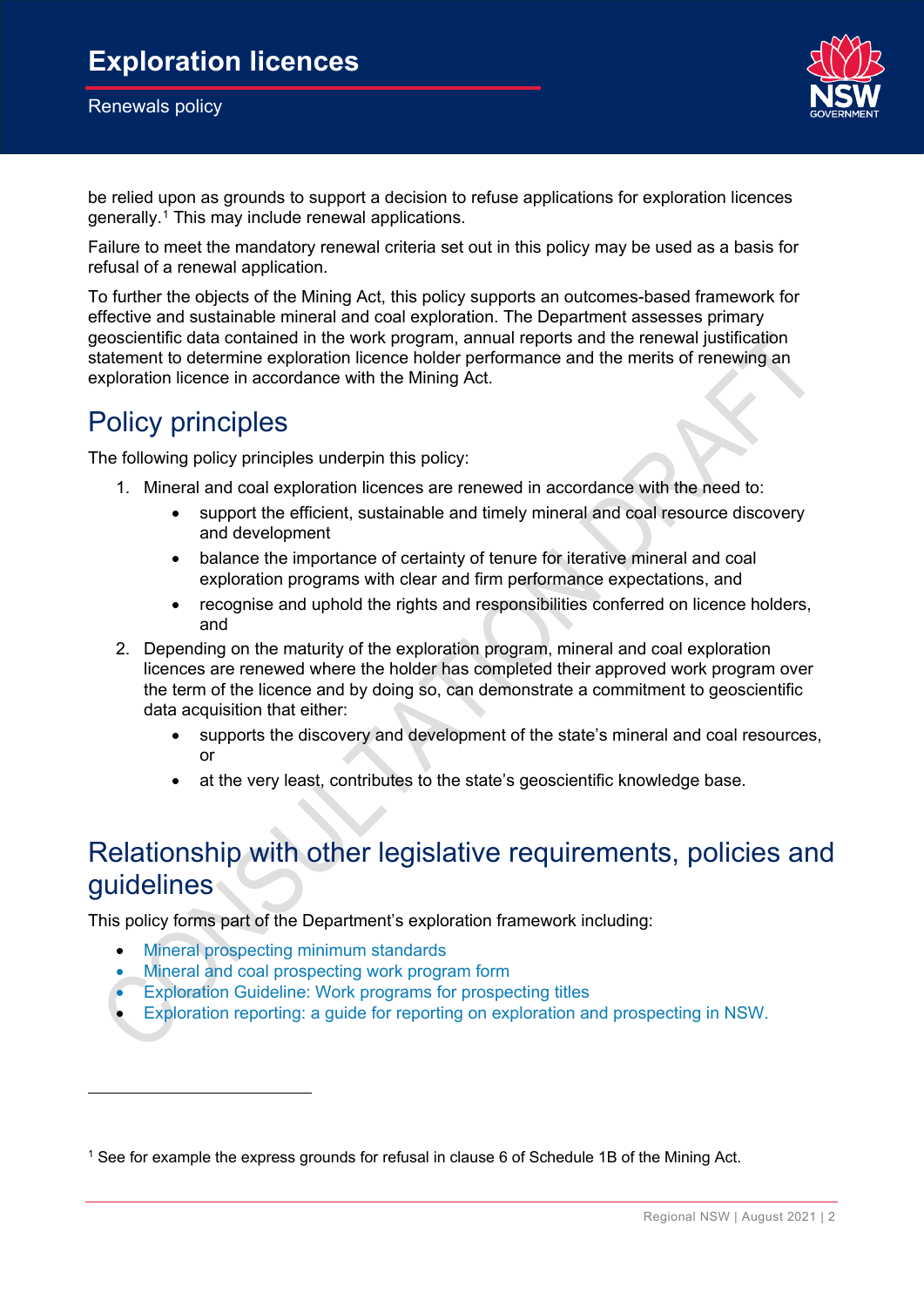

This policy relates to the five-stage prospecting model referred to in the Mineral prospecting minimum standards (Minimum standards) in that a work program is considered completed where the exploration licence holder meets the success criteria of the nominated exploration stages.<sup>[2](#page-2-0)</sup>

The Department uses the five-stage model to benchmark work program objectives and proposed outcomes according to an exploration program's maturity. The geoscientific data contained in annual reports demonstrates whether the success criteria has been met (i.e. the exploration licence has been worked effectively).

All exploration licences in NSW are granted with a standard condition that the operations and any other activities described in the approved work program be fulfilled. That is, the exploration licence holder must complete their approved work program over the term of the licence. The Department considers meeting the success criteria of the nominated exploration stages in an approved work program as fulfilment of this standard condition.

## General renewal criteria

Taking into account all relevant considerations set out in the Mining Act,<sup>[3](#page-2-1)</sup> including compliance with exploration licence conditions and obligations, the relevant decision-maker may renew an exploration licence for a term of up to six years where the renewal applicant:

- 1. Has completed their approved work program over the previous term of the exploration licence (i.e. worked the licence effectively).
- 2. Meets the Minimum standards with respect to their proposed work program for the proceeding term and their technical and financial capability to carry out the proposed work program for the term being applied for.
- 3. Nominates the area subject to the exploration licence proposed for relinquishment.

An exploration licence may be renewed for a term that is reasonably required to complete the proposed work program, but licence terms cannot be longer than six years. A licence may also be subject to special conditions.

At renewal, licence holders are required to relinquish 50 per cent of the area subject to the exploration licence.<sup>[4](#page-2-2)</sup> Explorers may retain greater than 50 per cent of the area subject to the exploration licence where the decision-maker is satisfied that special circumstances exist to justify doing so.[5](#page-2-3) The partial relinquishment requirement follows the notion that as an exploration program progresses, the prospectivity of the area under the licence becomes clearer and the focus area narrows. In addition, the partial relinquishment requirement provides certainty to landholders, minimises land banking and, where appropriate, ensures that ground is made available for other explorers to apply their own concepts, skills or technologies. The relevant decision-maker may direct a licence holder as to which portions of the land subject to the exploration licence are to be relinquished.

<span id="page-2-0"></span><sup>2</sup> See Appendix 1.

<span id="page-2-1"></span><sup>3</sup> Mining Act s 114.

<span id="page-2-2"></span><sup>4</sup> Mining Act s114A (1).

<span id="page-2-3"></span> $5$  Mining Act s114A (2).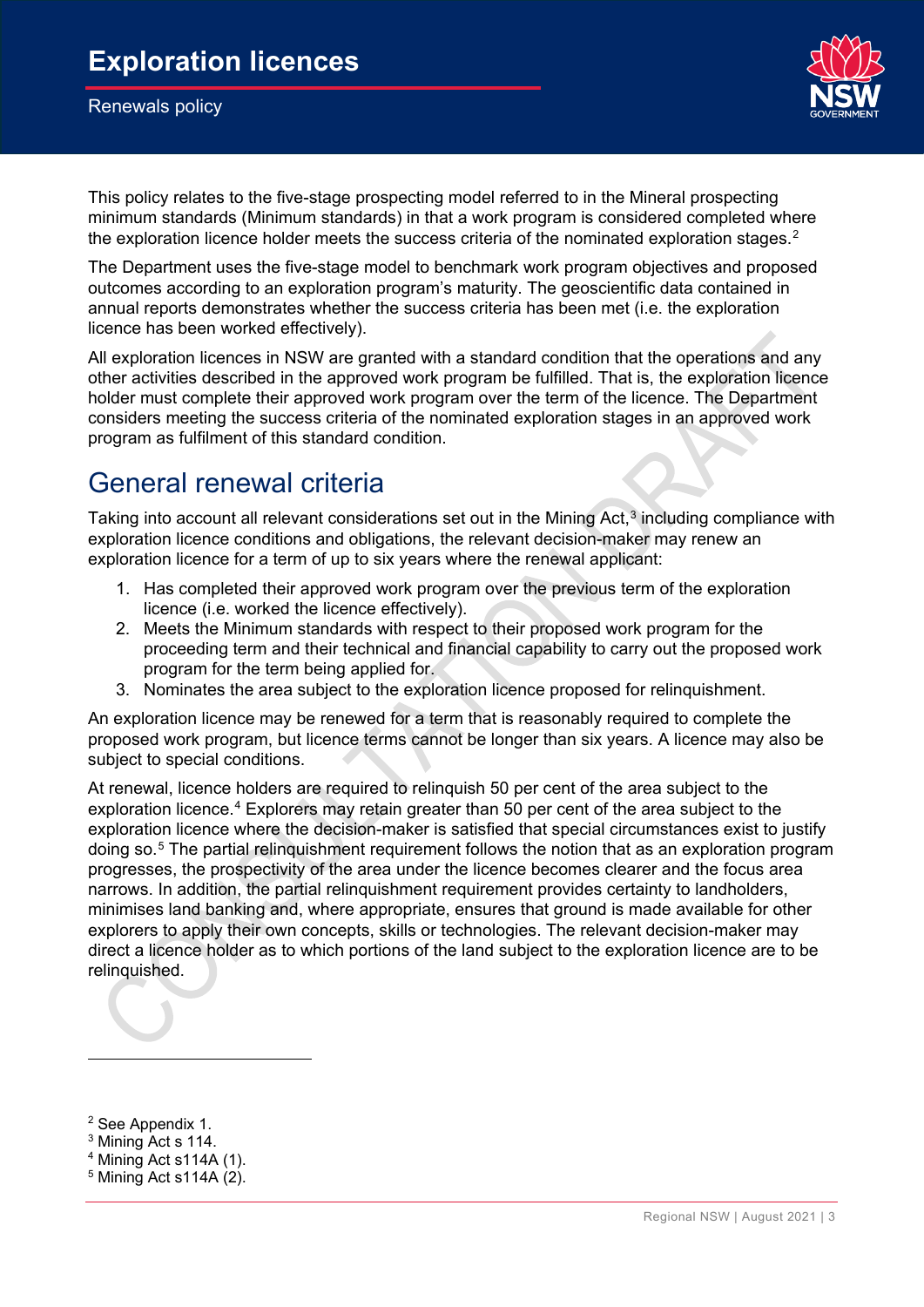

## Extenuating factors for not meeting general renewal criteria

When seeking renewal, mineral and coal exploration licence holders may identify in their renewal justification statement valid extenuating factors that prevented them from completing their work program over the term of the authority (i.e. working the tenure effectively). If the relevant decisionmaker is satisfied that extenuating factors prevented the licence from being worked effectively, they may grant the renewal notwithstanding exploration performance. The onus is on the licence holder to demonstrate, through evidence, the nature and timing of the extenuating factor and the extent to which it prevented the licence holder from undertaking exploration work during the term of the licence.

The relevant decision-maker will consider extenuating factors within the context of the licence holder's circumstances. This includes the level of exploration completed at the time the extenuating factor is claimed to have prevented exploration work from being undertaken.

Licence holders must provide evidence of the extenuating factor and what reasonable steps they are taking, or have taken, to remedy the situation so that satisfactory exploration can occur over the new term.

#### **Extenuating factors for not meeting exploration licence renewal criteria**

The Department considers the following to constitute extenuating factors:

- 1. Native Title procedural requirements.
- 2. Protracted and complex land access negotiations.
- 3. Unforeseen events (i.e. 'force majeure).
- 4. The exploration licence in question forms part of a 'project'.
- 5. Commercial arrangements.

Further detail on each of the extenuating factors is provided below.

#### Native title

Where native title has not been extinguished, the licence holder must demonstrate that they:

- have commenced the 'right to negotiate' process and are in negotiation with native title claimants in good faith, or
- are taking reasonable steps through other processes to achieve compliance with the *Native Title Act 1993* (Cth), or
- due to land access issues, have confirmed that they are identifying suitable areas to explore where native title has been extinguished.

There may be circumstances beyond the control of the exploration licence holder such as delays due to determinations as to the identification of the appropriate native title claimants. The Department will consider this an extenuating factor where the exploration licence holder has proactively communicated such an issue to the Department. In addition, in the event that negotiations with native title claimants have stalled for a period of three years or more, the exploration licence holder must have referred the matter to the National Native Title Tribunal for stalled negotiations to be considered an extenuating factor.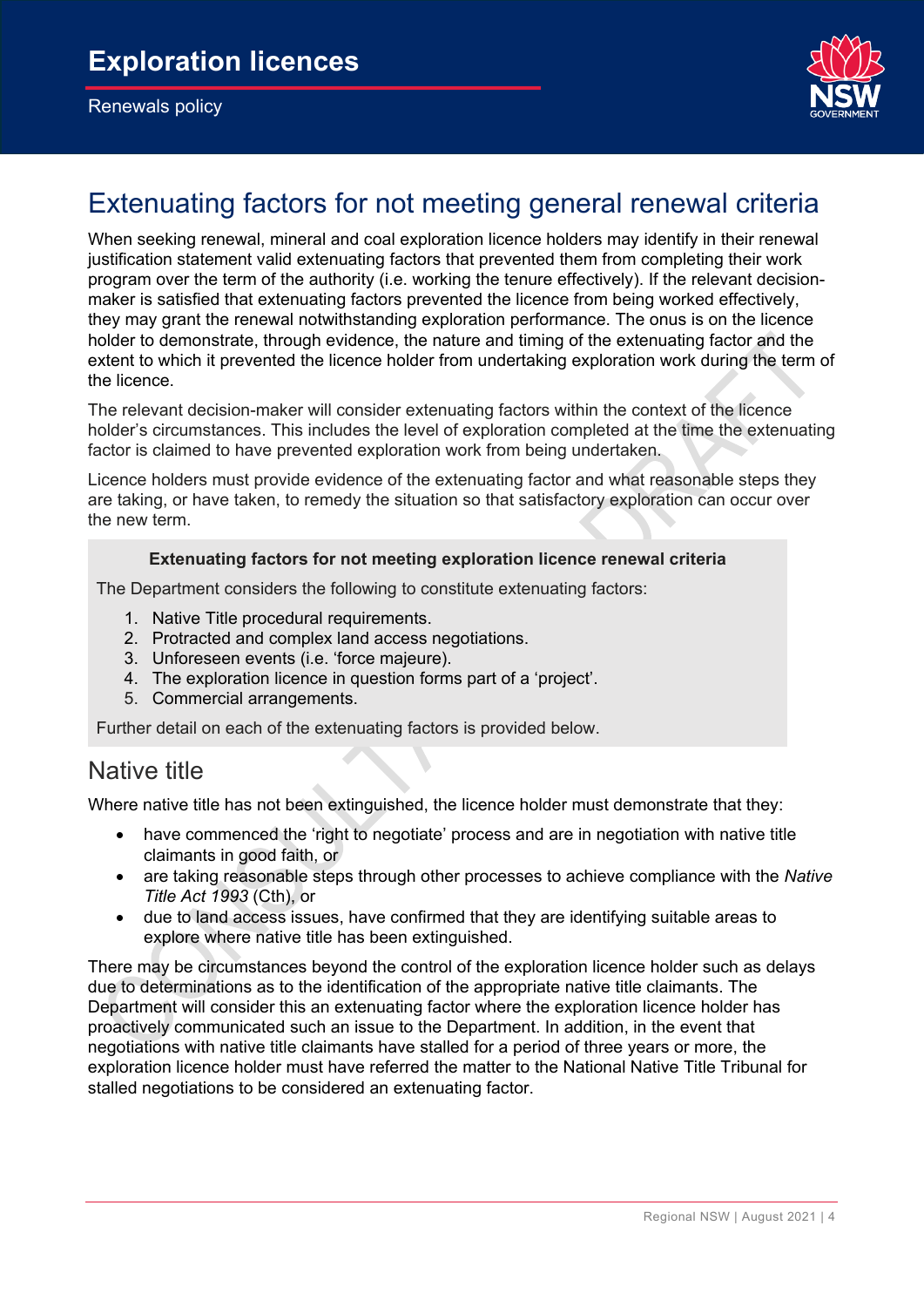

#### Land access

The licence holder must demonstrate that they are taking reasonable steps to gain access to land by supplying supporting documentation. Where a land access arrangement remains unresolved following private negotiations, the Mining Act enables the licence holder and the landholder in question to enter into mediation and, if necessary, arbitration in accordance with the Government's land access arbitration framework. Where a licence holder raises land access as an extenuating factor, they must have activated the Department's arbitration framework (e.g. step through the process of negotiation, mediation, arbitration, etc) where they have been unable to reach a land access arrangement through private negotiations.

#### Unforeseen events (force majeure)

For unforeseen events such as bushfire, flooding, earthquake (or landslips), health pandemics or policy or legislative decisions by government, the licence holder must evidence how the unforeseen event or 'force majeure' has directly and materially prevented the completion of the work program, including where and when the force majeure event impacted on the ability of the licence holder to carry out the work program and the period of time in which exploration was prevented from occurring. This may include being prevented from accessing prospecting sites, social distancing restrictions, etc.

### Project status

A licence holder may nominate to have the licence considered as part of a 'project' where it forms part of a group of authorities (including mining leases) that:

- have been granted for the same group of minerals, and
- are located in the same geological province, and
- are targeting the same mineralisation style (not applicable for coal), and
- are commonly held by licence holders or joint venture partners, and
- are located partially or wholly within a maximum radius of 50 km of one another.

With respect to metals exploration especially, project status allows a company to prioritise activities on some exploration licences, which may progress at different rates. For example, a significant discovery may be made on one exploration licence in the project, justifying reallocation of budget, focus and resources from other authorities for a period of time. The lower priority licences should be identified as those for which 'lesser activities' will be undertaken over the term of the licence and justified according to the exploration rationale set out in the respective work program. The relevant decision-maker will consider whether the objects of the Mining Act are best served by renewing an exploration licence forming part of a project despite delays in exploration progress. Factors for consideration include the time horizons for developing particular resources (e.g. metal discoveries typically take longer than coal or petroleum), the depths in which a licence holder is exploring and whether the licence holder has a conceptual plan to work the lower priority licences over time.

#### Commercial arrangements

Finalising commercial arrangements associated with licence transfers, share sales/joint ventures or offtake agreements can interrupt exploration progress. For example, where a transfer occurs toward the end part of a term and a work program is paused, pending finalisation of a transaction or deal or securing an offtake agreement with a third party. Where a licence holder identifies commercial arrangements as an extenuating factor, they must be operating in at least stage 4 of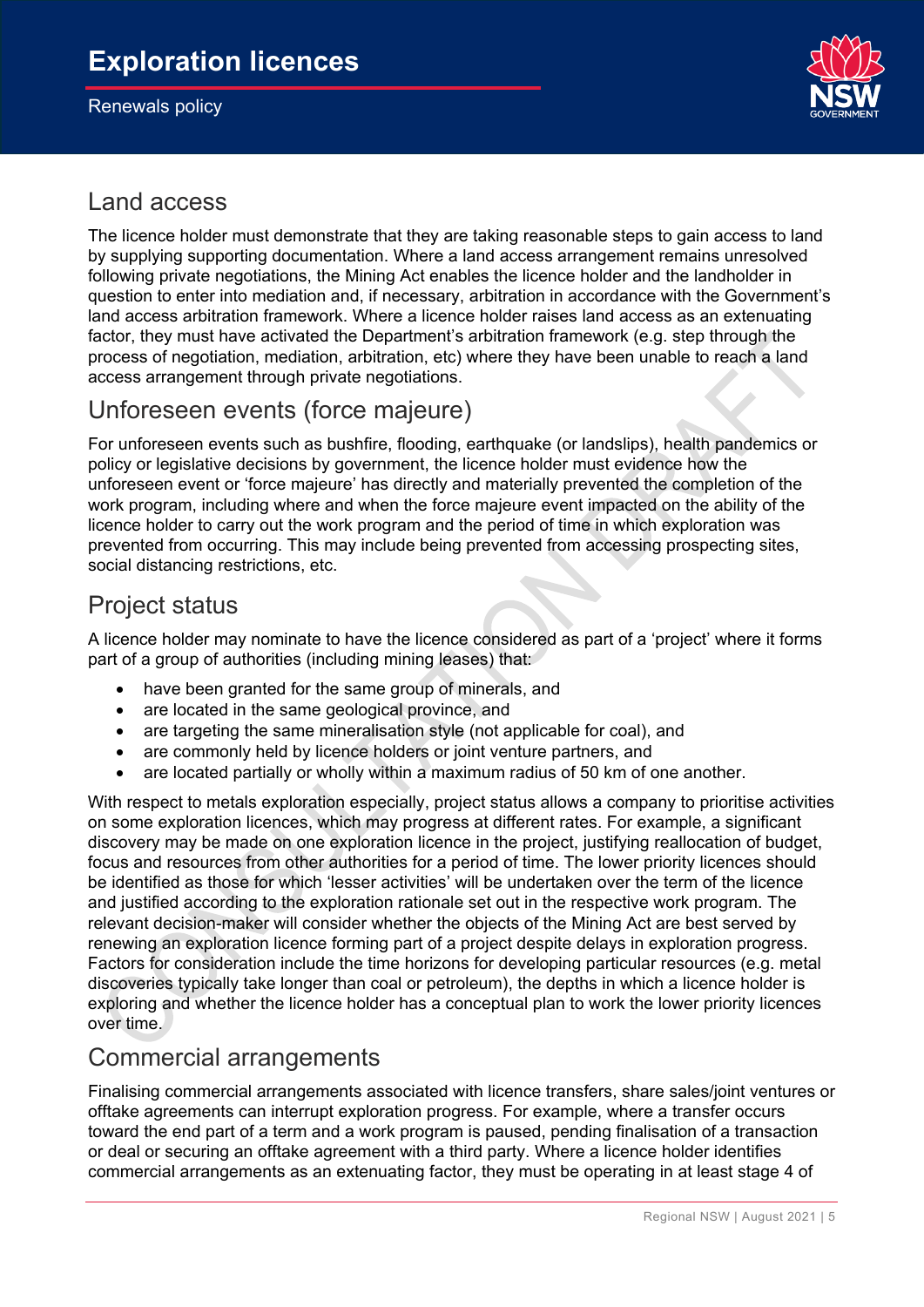

the Department's 5-stage prospecting model. That is, the exploration program is sufficiently advanced to have identified a JORC Inferred Resource or equivalent. The licence holder must also provide evidence of the commercial negotiations supporting a predicted timeframe for any delays and the likely result of commercial negotiations.

### Matters and events that are not extenuating factors

The following are examples of matters or events that the Department would not normally consider to be extenuating factors:

- 1. Protracted timeframes owing to standard administrative or state or federal statutory requirements or approvals (i.e. the delay must be additional to standard timeframes).
- 2. An inability to raise sufficient capital over the term of the authority to finance the exploration program, irrespective of broader economic factors such as commodity prices (unless the licence holder is at an advanced stage of prospecting (see above).
- 3. An inability to enter into a land access arrangement generally (e.g. protracted land access disputes where efforts have not been made by the licence holder to commence mediation or arbitration)
- 4. An inability to allocate qualified labour or technical expertise to the prospecting operations.
- 5. An inability to secure or allocate appropriate machinery (e.g. drill rigs) and/or geological or geophysical equipment (e.g. seismic testing equipment) to the prospecting operations on the authority.

## Special circumstances justifying retention of greater than 50 per cent of area subject to an exploration licence at renewal

The Mining Act mandates that an exploration licence cannot be renewed over an area greater than 50 per cent of the area subject to the licence. However, the decision-maker may renew an exploration licence with greater than 50 per cent of the area subject to the licence where they are satisfied that special circumstances exist to justify doing so.<sup>[6](#page-5-0)</sup>

While it is the Department's general expectation that progressive relinquishment will occur at renewal, mineral and coal exploration licence renewal applicants may identify 'special circumstances' that justify the retention of greater than 50 per cent of the area subject to their licence at renewal. Like extenuating factors, the onus is on the licence holder to demonstrate that special circumstances exist.

#### **Special circumstances for area retention at renewal**

A licence holder claiming special circumstances and seeking to renew an area greater than 50 percent must demonstrate one or more of the following:

1. The licence holder has gathered significant geoscientific data on targets or prospects during the term of the authority in accordance with the nominated exploration stages, expected outcomes and activities in their work program and:

<span id="page-5-0"></span> $6$  Mining Act s114A (2).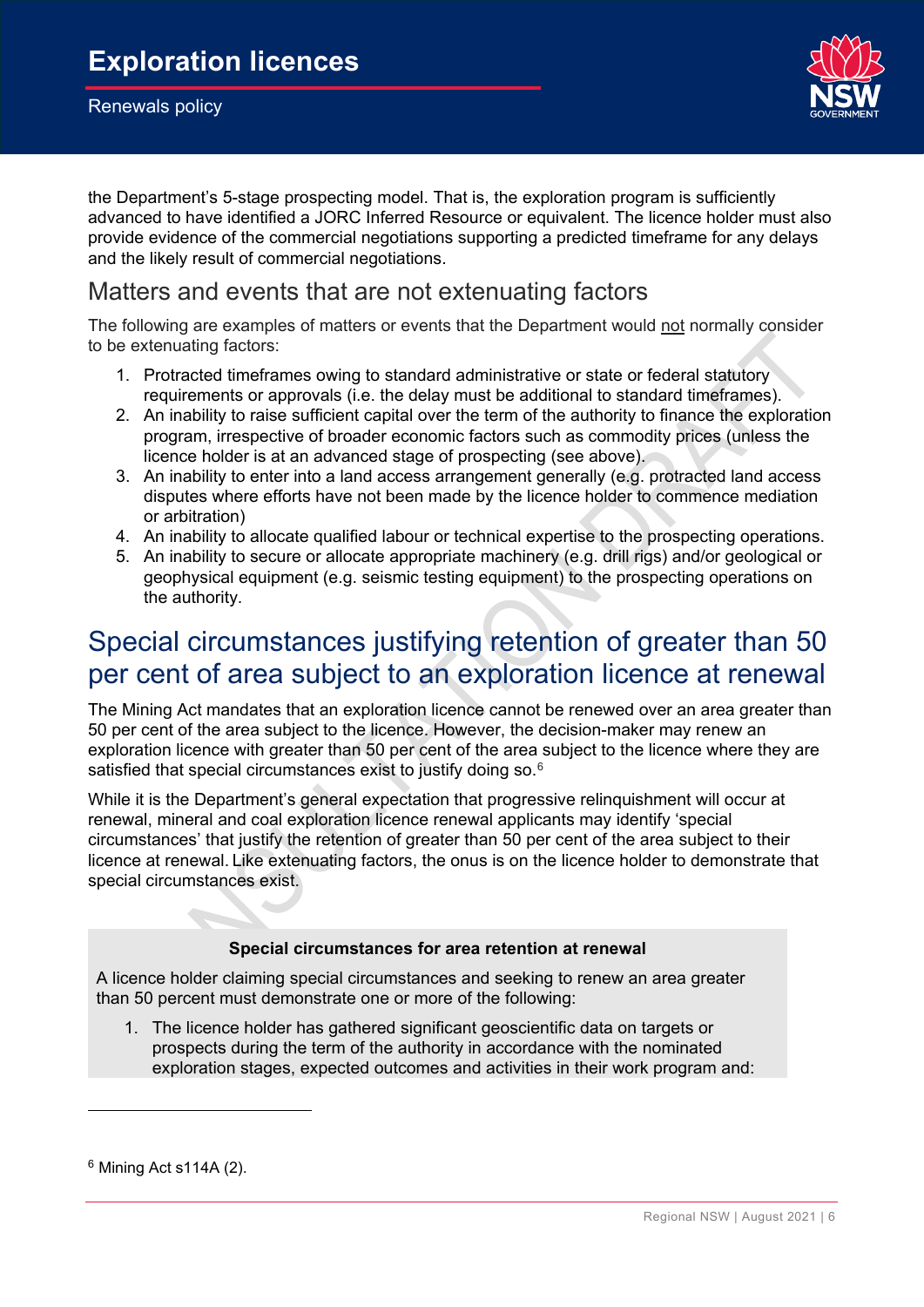

- a. needs to change the exploration concepts it has been applying, which will result in a substantial increase in the spatial extent of exploration activity, warranting the retention of greater than 50 per cent of ground; or
- b. has other ranked targets or prospects remaining to be tested on the ground subject to the authority, requiring the retention of greater than 50 per cent of ground.
- 2. The licence holder has gathered sufficient geoscientific data to demonstrate resource potential over greater than 50 per cent of the ground subject to the respective authority.
- 3. A valid extenuating factor (as described above) has prevented the licence holder from completing their work program, warranting retention of greater than 50 per cent of the area subject to the licence. For example:
	- a. land access issues have affected the licence holder's ability to access greater than 50 per cent of the ground subject to the authority
	- b. greater than 50 per cent of the ground subject to the authority is subject to native title
	- c. unforeseen events have prevented access to greater than 50 per cent of the ground subject to the respective authority.

With respect to criterion (2) above, the relevant decision-maker must be satisfied that the exploration licence in question is working in at least stage 3 of the five-stage prospecting model and through annual geological reports, can demonstrate that targets are being tested and that there is broad prospectivity over the remaining ground they are seeking to retain. In these instances, the Department recognises that exploration intensity and capital investment increase significantly during stage 3 as a licence holder seeks to obtain sufficient geoscientific data to identify a JORC or JORC-equivalent resource. In these circumstances, the Department will afford the licence holder a grace period to allow for the identification of options to facilitate the progression to mining.

With respect to criterion (3) above, the onus is on the licence holder to demonstrate that such extenuating factors have prevented the holder from exploring the ground the holder is seeking to retain. In accordance with the special circumstances criteria, the licence holder must also demonstrate that they are taking reasonable steps to remedy the situation.

#### Factors not considered to be special circumstances

The Department does not consider the following to be special circumstances:

- 1. A licence holder has not yet explored over the full extent of their exploration licence at the time of renewal.
- 2. A licence holder wishes to retain the full extent of their tenure for reasons unrelated to prospecting (e.g. using the licence as a commercial/marketing tool).
- 3. A licence holder has not initiated the right to negotiate and/or land access arbitration processes with relevant landholder and/or traditional owner group within a reasonable time frame.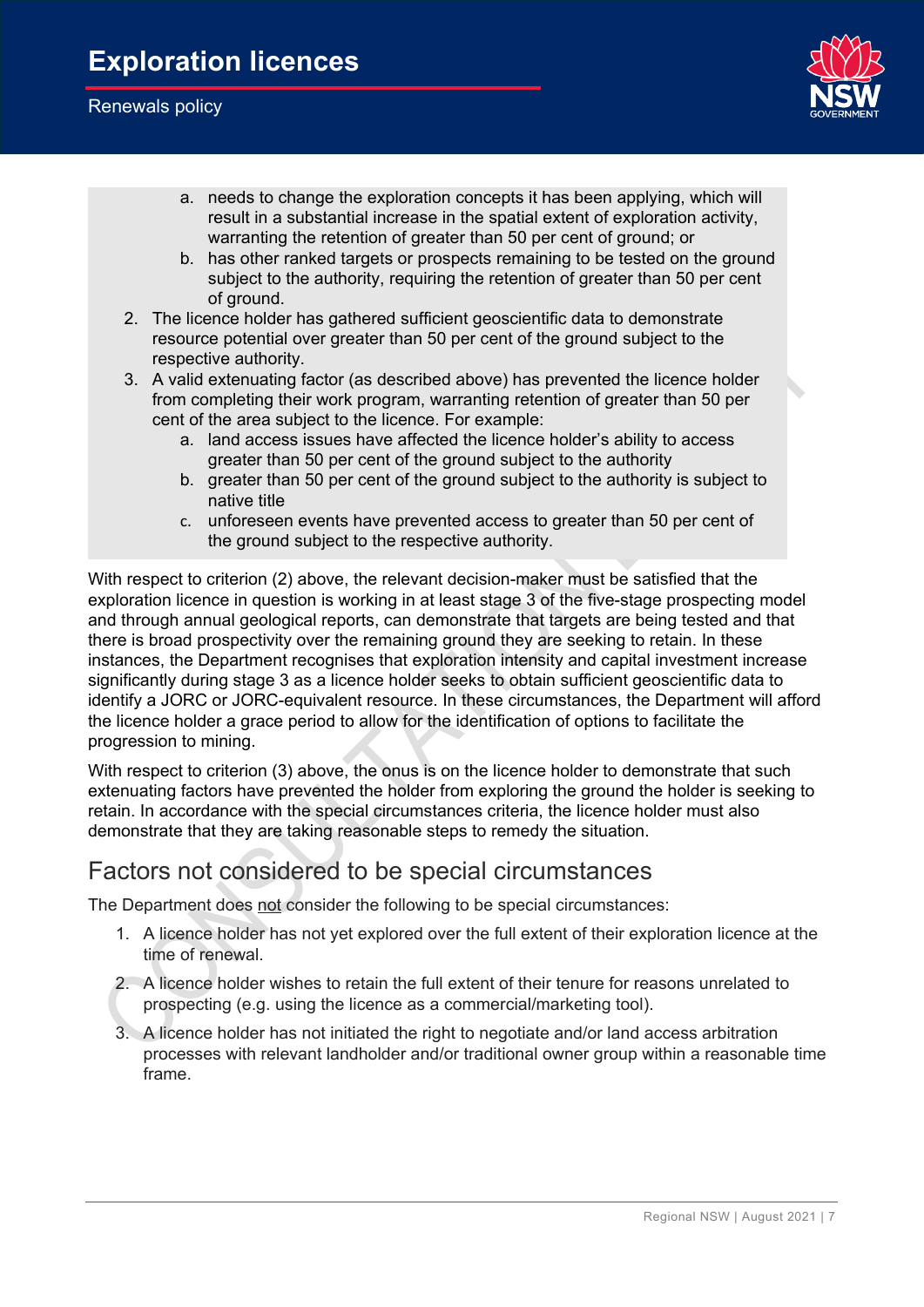Renewals policy



## Decisions on renewal

Where extenuating factors are identified, the relevant decision-maker may consider a variety of options for managing performance under the exploration licence. For example, the relevant decision-maker may grant a renewal with:

- special conditions such as:
	- o imposing mandatory audits on the work program at the licence holder's expense
	- o additional reporting requirements
- a reduced renewal term (i.e. 2-3 years), depending on the required timeframe to complete proposed work program.

Where the relevant decision-maker does not consider a licence holder's circumstances to meet the criteria for extenuating factors, they may refuse to renew the licence. If refused, an applicant may need to consider a more appropriate from of tenure where the circumstances permit, such as an assessment lease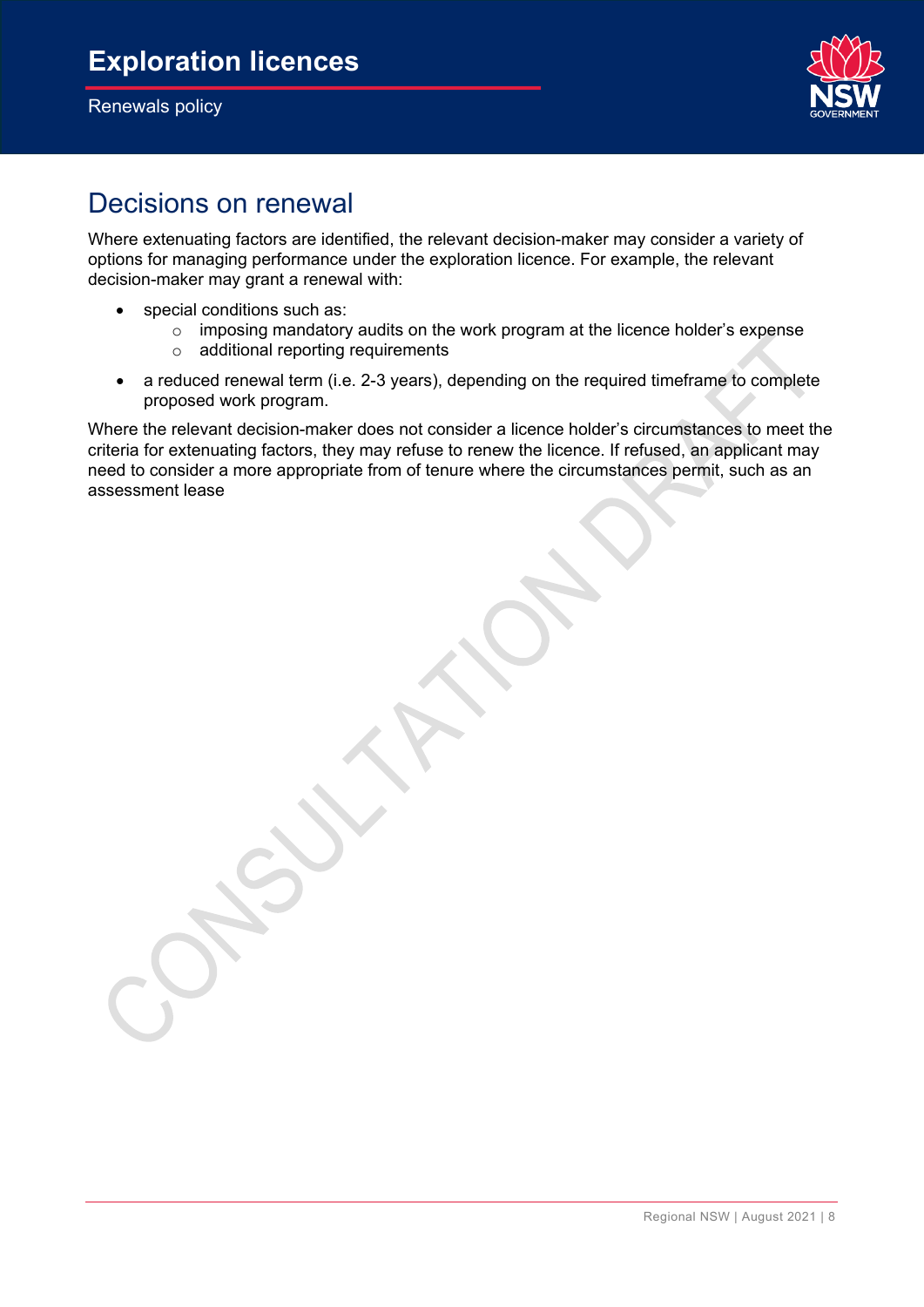Renewals policy





# Appendix 1 - The five stages of mineral and coal prospecting

**Table 1. The five stages of mineral and coal prospecting**

| <b>Stage</b>                  | Reconnaissance<br>1.                                                                                                                                      | <b>Target definition</b><br>2.                                                                                                                                       | <b>Prospect testing</b><br>3.                                                                                                                     | <b>Advanced prospect</b><br>4.<br>testing                                                                                                                   | 5. Resource definition                                                                                                                                              |
|-------------------------------|-----------------------------------------------------------------------------------------------------------------------------------------------------------|----------------------------------------------------------------------------------------------------------------------------------------------------------------------|---------------------------------------------------------------------------------------------------------------------------------------------------|-------------------------------------------------------------------------------------------------------------------------------------------------------------|---------------------------------------------------------------------------------------------------------------------------------------------------------------------|
| <b>Initial</b><br>status:     | Licence holder identifies<br>a target commodity and<br>establishes the<br>exploration rationale.                                                          | Licence holder has<br>identified broad<br>geochemical or<br>geophysical anomalies,<br>historic or conceptual<br>targets and/or<br>unvalidated targets<br>identified. | Licence holder has<br>confirmed the mineral<br>potential, warranting<br>prospect scale<br>assessment.                                             | Licence holder has<br>identified a significant<br>mineral deposit,<br>warranting more intensive<br>assessment of its<br>potential as a Mineral<br>Resource. | Licence holder has confirmed<br>the Mineral Resource as an<br>informal global resource or<br>possibly an initial Inferred<br>JORC Resource.                         |
| Objective:                    | Available data<br>$\bullet$<br>prepared and<br>collated<br><b>Exploration targets</b><br>$\bullet$<br>identified.                                         | Validate the<br>presence of mineral<br>potential and refine<br>targets.<br>Prioritise targets.                                                                       | Test prospects to<br>identify presence of<br>significant quantum<br>and tenor of mineral<br>potential.<br>Prioritise prospects<br>for assessment. | Assess the quantum,<br>$\bullet$<br>tenor and continuity of<br>mineral potential.<br>Characterise the<br>$\bullet$<br>mineral potential.                    | Define Resource or<br>Reserve<br>Increase Resource or<br>Reserve confidence<br>Characterise ore<br>Assess feasibility<br>Mine planning                              |
| <b>Typical</b><br>activities: | Project generation<br>$\bullet$<br>Tectonic<br>$\bullet$<br>assessment<br>Literature review<br>$\bullet$<br>Data compilation &<br>$\bullet$<br>validation | Land access<br>$\bullet$<br>negotiation<br>Data/geophysics<br>reprocessing<br>Target validation<br>Semi-targeted broad<br>empirical                                  | Land access<br>negotiation<br>Detailed targeted<br>geological mapping<br>Reprocessing<br>prospect scale<br>geophysics                             | Community<br>$\bullet$<br>consultation and land<br>access negotiation<br>Extensive<br>$\bullet$<br>geochemical<br>sampling or trenching                     | Community consultation<br>$\bullet$<br>Intensive systematic drill<br>$\bullet$<br>testing<br>Developing or revising<br>resource estimations or<br>geological models |